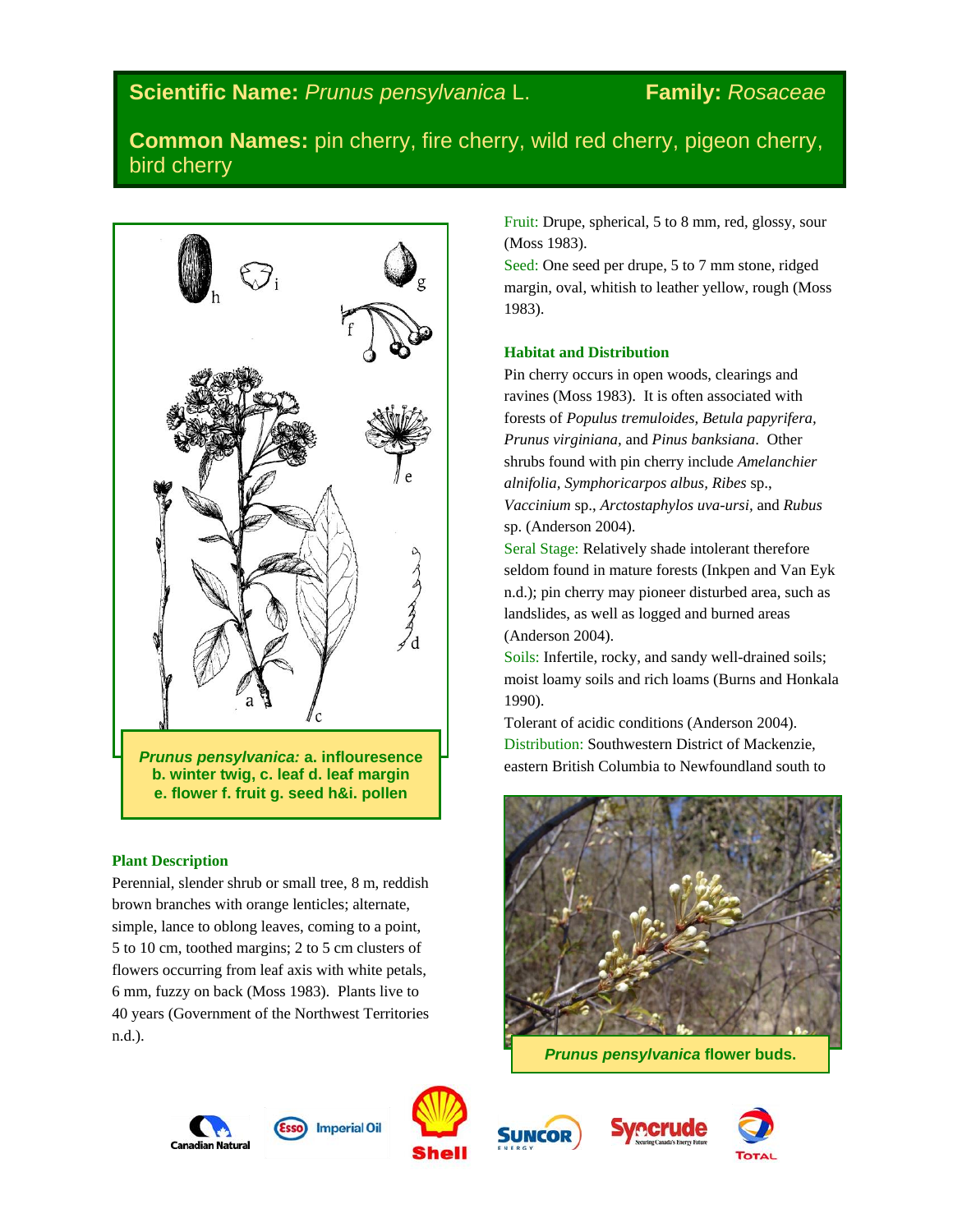Montana, Colorado, South Dakota, Louisiana, Indiana, Virginia (Moss 1983).

## **Phenology**

Flower buds appear in August or September and open between April and July of the following year. Fruit ripens in July through September. Seeds mature in time with fruit.



*Prunus pensylvanica* **in bloom.**

#### **Pollination**

Cross-pollinated by bees, butterflies and other insects (Anderson 2004).

#### **Seed Dispersal**

Two phased dispersal, first by birds, and other fructivores (Anderson 2004) and then deposited in soil by seed hoarding rodents (Beck 2009).

#### **Genetics**

2n=16, 32 (Moss 1983).

## **Seed Processing**

Collection: Seeds can be hand harvested or shaken from trees onto tarps.

Harvest Dates: Collect mid to late July or early August, when fruit are bright red in colour (Banerjee et al. 2001).

Collect August 1 to August 30 (Formaniuk 2013). Cleaning: Mash fruit by hand or using a potato masher, apple-saucer, or ricer, or run through a hand

meat grinder. Alternatively, use a food processor on low speed with blunt mashing blade (not a sharp blade) or use a blender with blades covered by plastic tubing or duct tape. Suspend residue in water and mix. Allow seeds to settle and decant water with floating and suspended larger chaff. Repeat this step until seeds are clean. Sieve and place seeds on paper towel or cloth to dry. Dry at room temperature or up to 25°C preferably over a moving air stream.

Seed Weight: 34.4827 g/1,000 seeds.

45.8 g/1,000 seeds (Royal Botanic Gardens Kew 2008).

Fruit Volume: 1,620 fruit/L (1,620 seeds/L fruit). Fruit Weight: 3,310 fruit/kg (3,310 seeds/kg fruit). Average Seeds/Fruit: One seed/fruit.

Storage Behaviour: Orthodox; seeds can be dried, without damage, their longevity increases with reductions in both moisture content and temperature (Royal Botanic Gardens Kew 2008).

Storage: Stored dry in containers at cool temperatures. 76% germination after 10 years hermetic air-dry storage at 1° to 3°C (Royal Botanic Gardens Kew 2008).

Longevity: *P. pensylvanica* seeds have been kept for up to 10 years when stored in sealed containers at 1° to 4°C (Vilkitis 1974).

### **Propagation**

Natural Regeneration: Primarily by rhizomes and to a lesser extent by seeds (Gerling et al. 1996). Germination: No significant germination (<10%) regardless of treatment.

>75% germination after 24 hours scarification in a chemical solution (0.5 M hydroxylammonium chloride) followed by a series of drastic temperature fluctuation treatments – a very time consuming and tedious process (Laidlaw 1987). 62% germination in 60 days after 60 day stratification at alternating temperatures of 20° to 30°C and 90 day stratification between 3° to 5°C (Grisez 1974).

Pre-treatment: 60 day cold stratification before seeding (Wood pers. comm.); Cold stratification 120 to 150 days at 3° C is recommended by Nichols (1934); 120 days stratification (Formaniuk 2013).







**Imperial Oil**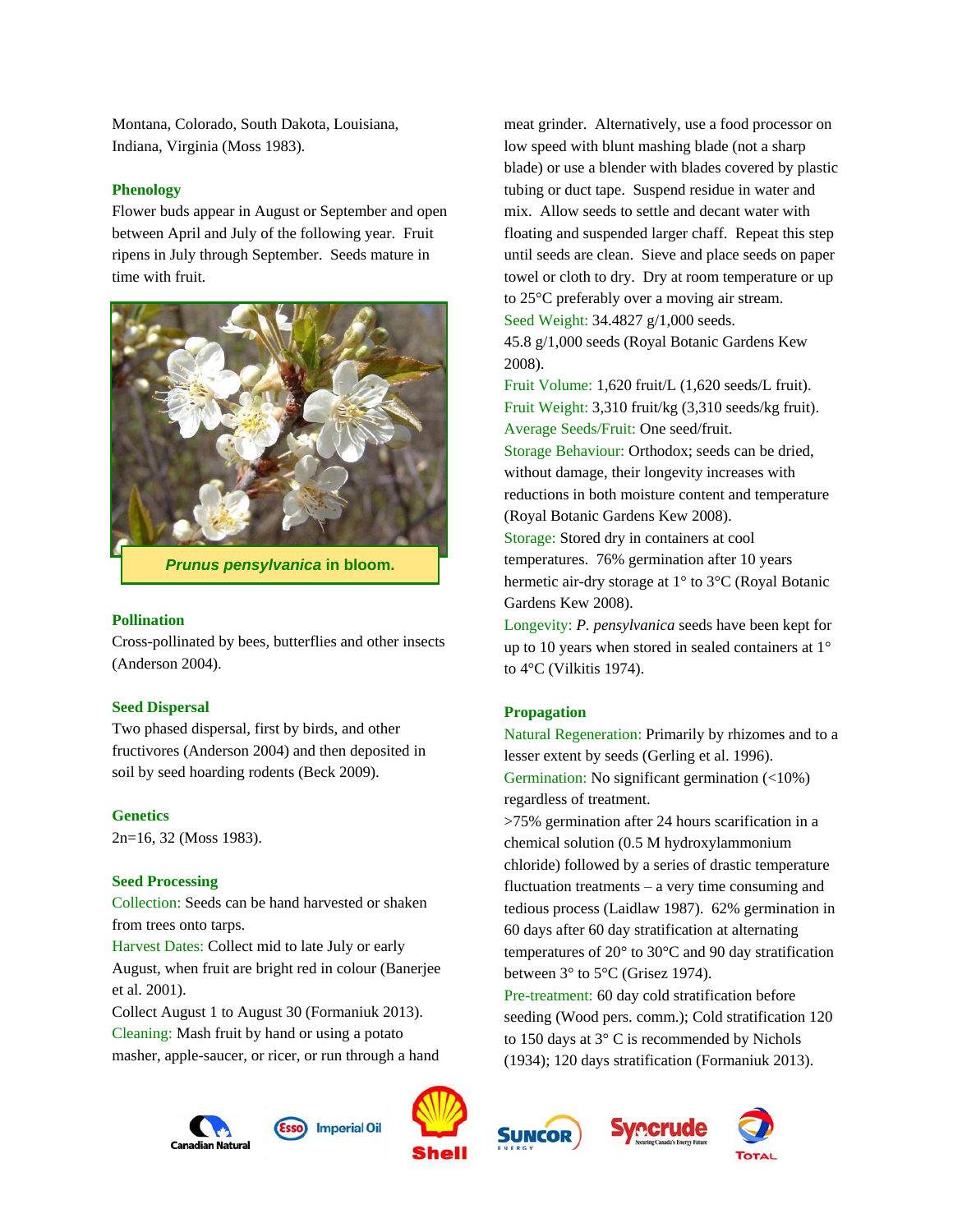Direct Seeding: Produced vigorous seedlings (>4% emergence the second growing season and >3% the fifth growing season).

Seed Rate: 50 fruit/m².

Vegetative Propagation: Suckers readily and root cuttings may be a successful transplanting mechanism. Can be propagated through rhizome cuttings (Johnson 2000). Micro-propagation: Pruski et al. (2000) describe tissue culture methods used to propagate cultivars of *Prunus pensylvanica*.

Greenhouse Timeline: 20 weeks in the greenhouse before out-planting. Plants can be over wintered for spring or September out planting (Wood pers. comm.). Grow for 180 days before harvest (Formaniuk 2013).



#### **Aboriginal/Food Uses**

Food: Fruit is made into jelly, pemmican and wine (Marles et al. 2000). Pits contain cyanic acid and are potentially fatal if eaten in large quantities; all other parts of the plant except the fruit contain hydrocyanic acid and may be poisonous if consumed (Royer and Dickinson 1996, Wilkinson 1990).

Medicinal: Fevers are treated with parts of the bark, fruit, leaves and roots. Eyewash can be prepared

from the bark and whooping cough is treated with concoctions from the root (Marles et al. 2000). Other: Fruit is used to create a dye (Marles et al. 2000). Narrow strips of bark were used as rope (Royer and Dickinson 1996).

# **Wildlife/Forage Usage**

Wildlife: Birds and mammals feed on fruit of pin cherry trees aiding in seed dispersal. Deer also browses the foliage. Sharp-tailed and ruffed grouse eat the buds and the fruit (Anderson 2004). Livestock: Occasionally poisonous to sheep and cattle; leaves lethal to livestock – Droppo (1987). Less palatable to livestock. Grazing Response: Decreaser (Gerling et al. 1996).

# **Reclamation Potential**

Salvaging topsoil may preserve pin cherry seeds in seed bank. Cutting stems may result in as many as 32 suckers (Jobidon 1997). Pin cherry is an early successional species that undergoes rapid growth and plays an important role in minimizing nutrient loss and erosion (Burns and Honkala 1990). Pin cherry rapidly develops young, very dense stands following disturbance. It reduces erosion and nutrient losses by slowing runoff, and it incorporates nutrient elements into the developing biomass (Marks and Bormann 1972).

## **Commercial Resources**

Availability: Available from various commercial sources in Alberta.

Seeds have been collected by the Oil Sands Vegetation Cooperative for use in the Athabasca oil sands region.

Cultivars: Cultivars and species available by mail order from specialty suppliers are not suitable for reclamation purposes in Alberta.

Uses: This plant is used as a grafting and budding stock for sour cherry in the nursery trade (Burns and Honkala 1990). Fruit are used to make jellies, wines and syrups.







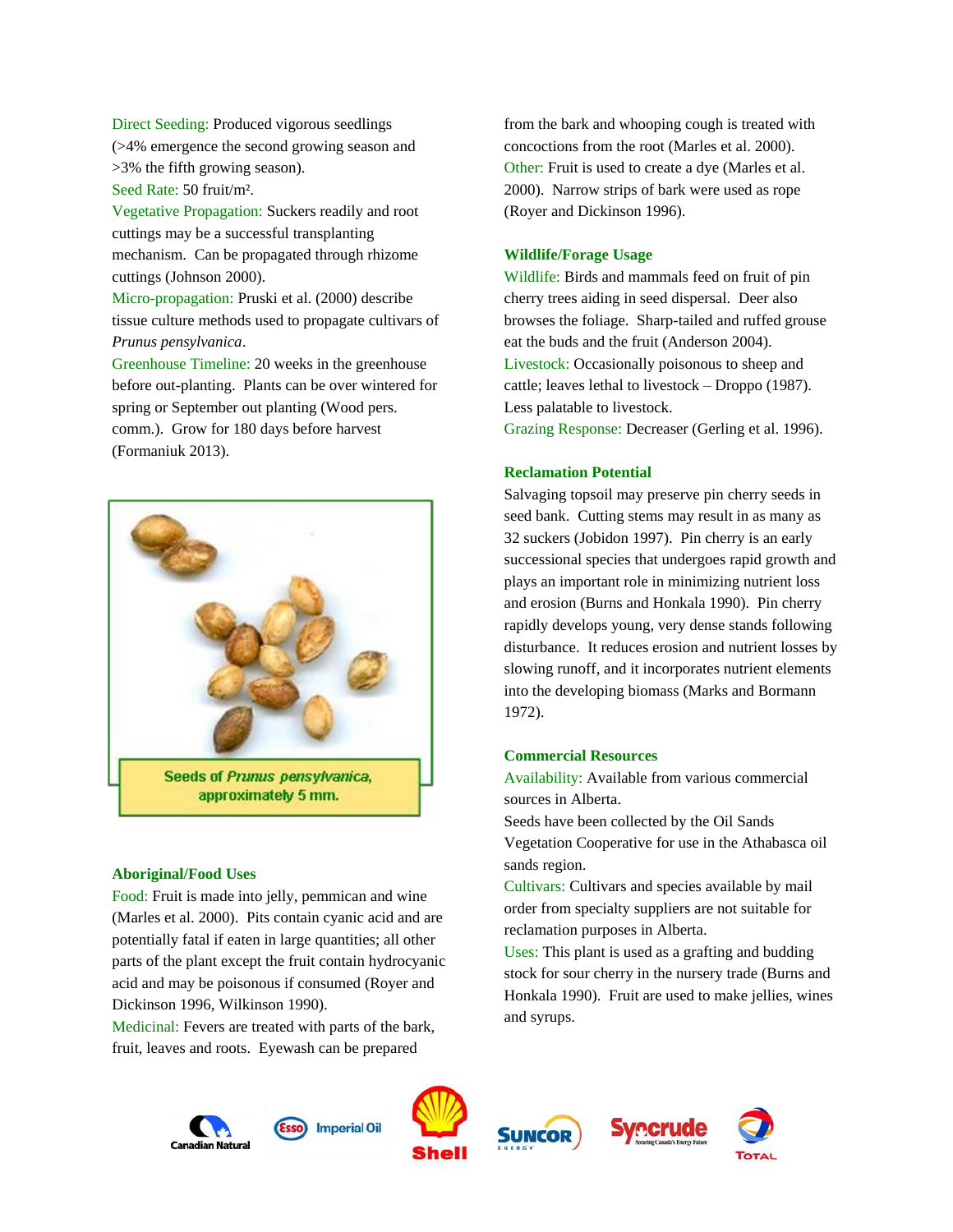## **Notes**

*Prunus pensylvanica* is listed as 83% intact (less occurrences than expected) in the Alberta oil sands region (Alberta Biodiversity Monitoring Institute 2014).

# **Photo Credits**

Photos 1 & 2: Allan Carson, University of Northern British Columbia, British Columbia.

Photo 3: Wild Rose Consulting, Inc.

Line Diagram: John Maywood, used by permission of Bruce Peel Special Collections, University of Alberta**.**

## **References**

Alberta Biodiversity Monitoring Institute, 2014. The status of biodiversity in the oil sands region of Alberta. Alberta Biodiversity Monitoring Institute, Edmonton, Alberta. 47 pp. [http://www.abmi.ca/FileDownloadServlet?filename=](http://www.abmi.ca/FileDownloadServlet?filename=The%20Status%20of%20Biodiversity%20in%20the%20Oil%20Sands%20Region%20of%20Alberta_2014_Supplemental%20Report.docx&dir=REPORTS_UPLOAD) [The%20Status%20of%20Biodiversity%20in%20the](http://www.abmi.ca/FileDownloadServlet?filename=The%20Status%20of%20Biodiversity%20in%20the%20Oil%20Sands%20Region%20of%20Alberta_2014_Supplemental%20Report.docx&dir=REPORTS_UPLOAD) [%20Oil%20Sands%20Region%20of%20Alberta\\_201](http://www.abmi.ca/FileDownloadServlet?filename=The%20Status%20of%20Biodiversity%20in%20the%20Oil%20Sands%20Region%20of%20Alberta_2014_Supplemental%20Report.docx&dir=REPORTS_UPLOAD) [4\\_Supplemental%20Report.docx&dir=REPORTS\\_U](http://www.abmi.ca/FileDownloadServlet?filename=The%20Status%20of%20Biodiversity%20in%20the%20Oil%20Sands%20Region%20of%20Alberta_2014_Supplemental%20Report.docx&dir=REPORTS_UPLOAD) [PLOAD](http://www.abmi.ca/FileDownloadServlet?filename=The%20Status%20of%20Biodiversity%20in%20the%20Oil%20Sands%20Region%20of%20Alberta_2014_Supplemental%20Report.docx&dir=REPORTS_UPLOAD) [Last accessed June 16, 2014].

Anderson, M.D., 2004. *Prunus pensylvanica.* IN: Fischer, W.C. (compiler). The fire effects information system. United States Department of Agriculture, Forest Service, Intermountain Research Station, Intermountain Fire Sciences Laboratory, Missoula, Montana.

[http://www.fs.fed.us/database/feis/plants/tree/prupen/](http://www.fs.fed.us/database/feis/plants/tree/prupen/introductory.html) [introductory.html](http://www.fs.fed.us/database/feis/plants/tree/prupen/introductory.html) [Last accessed June 12, 2013].

Banerjee, S.M., K. Creasey, and D.D. Gertzen, 2001. Native Woody Plant Seed Collection Guide for British Columbia. British Columbia, Ministry of Forests, Tree Improvement Branch. 147 pp.

Beck, M.J., 2009. The evolution of seed dispersal syndromes in *Prunus.* PhD Thesis, University of Nevada, Reno, Nevada. 163 pp.

Burns, R.M. and B.H. Honkala (Technical Coordinators), 1990. Pin Cherry *Prunus pensylvanica*. Silvics of North America: Volume 2,





Hardwoods. Agriculture Handbook 654. U.S. Department of Agriculture, Forest Service, Washington, DC. p. 587. [http://www.srs.fs.usda.gov/pubs/misc/ag\\_654\\_vol2.p](http://www.srs.fs.usda.gov/pubs/misc/ag_654_vol2.pdf)  $df$  [Last accessed June 12, 2013].

Droppo, O., 1987. *P. pensylvanica* L. f. Pin Cherry. IN: A Field Guide to Alberta Berries. Calgary Field Naturalists' Society, Calgary, Alberta. pp. 110-111.

Formaniuk, S., 2013. "It's all in the timing". Canadian Reclamation 13(2): 26-31.

Gerling, H.S., M.G. Willoughby, A. Schoepf, K.E. Tannas and C.A Tannas, 1996. A Guide to Using Native Plants on Disturbed Lands. Alberta Agriculture, Food and Rural Development and Alberta Environmental Protection, Edmonton, Alberta. 247 pp.

Government of the Northwest Territories, n.d. Pin cherry (*Prunus pensylvanica*). IN: NWT Species Monitoring – Infobase. [http://nwtspeciesatrisk.com/en/Infobase?page=Infoba](http://nwtspeciesatrisk.com/en/Infobase?page=Infobase)

[se](http://nwtspeciesatrisk.com/en/Infobase?page=Infobase) [Last accessed January 6, 2014].

Grisez, T.J., 1974. *Prunus* L. Cherry, peach, and plum. IN: Schopmeyer, C.S. Seeds of Woody Plants in the United States. USDA Forest Service, Washington, D.C. Agriculture Handbook 450. 883 pp.

Inkpen, W. and R. Van Eyk, n.d. Pin cherry *Prunus pensylvanica* L. f. IN: Guide to the common native trees and shrubs of Alberta. Alberta Environment, Pesticide Management Branch, Edmonton, Alberta. pp. 38.

[http://environment.alberta.ca/documents/Guide\\_to\\_th](http://environment.alberta.ca/documents/Guide_to_the_Common_Native_Trees_and_Shrubs_of_Alberta.pdf) e Common Native Trees and Shrubs of Alberta.p [df](http://environment.alberta.ca/documents/Guide_to_the_Common_Native_Trees_and_Shrubs_of_Alberta.pdf)

Jobidon, R., 1997. Pin cherry sucker regrowth after cutting. Northern Journal of Applied Forest Research 14: 117-119.

recrude